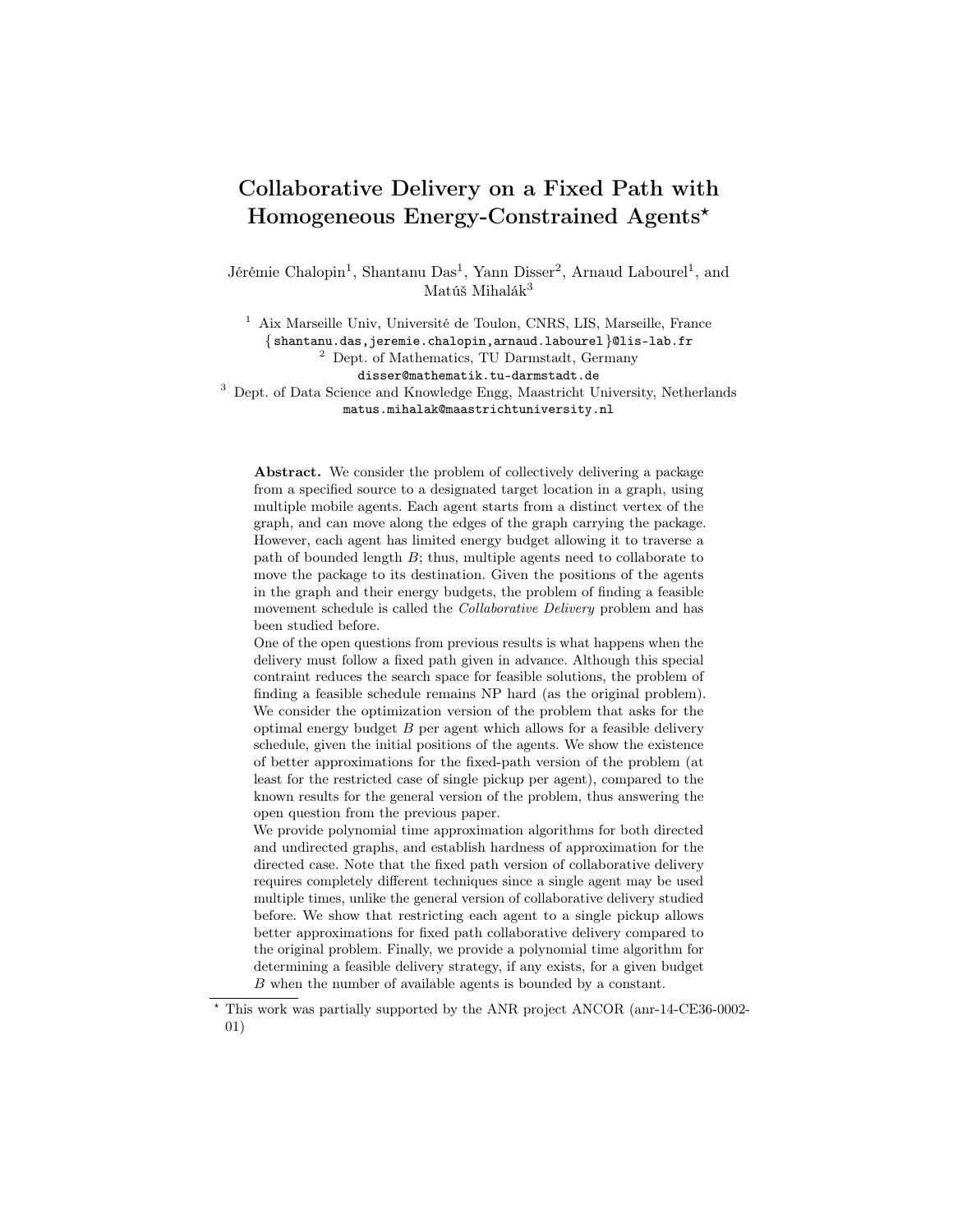## 1 Introduction

We consider a team of mobile agents which need to collaboratively deliver a package from a source location to a destination. The difficulty of collaboration can be due to several limitations of the agents, such as limited communication, restricted vision or the lack of persistent memory, and this has been the subject of extensive research (see [21] for a recent survey). When considering agents that move physically (such as mobile robots or automated vehicles), a major limitation of the agents are their energy resources, which restricts the distance that the robot can travel. This is particularly true for small battery operated robots or drones, for which the energy limitation is the real bottleneck. We consider a set of mobile agents where each agent  $i$  has a budget  $B_i$  on the distance it can move, as in  $[1, 5, 11, 12, 14, 19]$ . We model the environment as a directed or undirected edge-weighted graph  $G$ , with each agent starting on some vertex of  $G$ and traveling along edges of G, until it runs out of energy and stops forever. In this model, the agents are obliged to collaborate as no single agent can usually perform the required task on its own.

Given a graph  $G$  with designated source and target vertices, and  $k$  agents with given starting locations and energy budgets, the decision problem of whether the agents can collectively deliver a single package from the source to the target node in G is called COLLABORATIVEDELIVERY. Chalopin et al.  $[11, 12]$  showed that CollaborativeDelivery is weakly NP-hard on paths and strongly NP-hard on general graphs. When the agents are homogenous, each agent has the same uniform budget initially. The optimization version of this problem asks for the minimum energy budget  $B$  per agent, that allows a feasible schedule for delivering the package. Throughout this paper we consider agents with uniform budgets. There exist constant factor approximations [5, 11] for the optimal budget needed for solving COLLABORATIVEDELIVERY.

Unlike previous papers, this paper considers a version of the problem where the package must be transported through a designated path that is provided as input to the algorithm. This is a natural assumption, e.g. for delivery of valuable packages which must go on a "safe" route, allowing them to be tracked. We call this variant FIXEDPATH COLLABORATIVEDELIVERY. Even with this additional constraint, the problem remains NP-hard for general graphs due to the result in [11]. Note that on trees, the two problems are equivalent and both problems are known to be weakly NP-hard. However, for arbitrary graphs, the two problems are quite different. In particular, in the FIXEDPATH COLLABORATIVEDELIVERY, each agent may be used multiple times, while in the original version each agent participates at most once in any optimal delivery schedule (see [11]). In this paper, we attempt to find the difference between the two problems in terms of approximability.

Our Contributions. We show that the best possible approximation of the optimal budget B for FIXEDPATH COLLABORATIVEDELIVERY is between 2 and 3 for directed graphs and at most 2.5 for undirected graphs. In contrast, the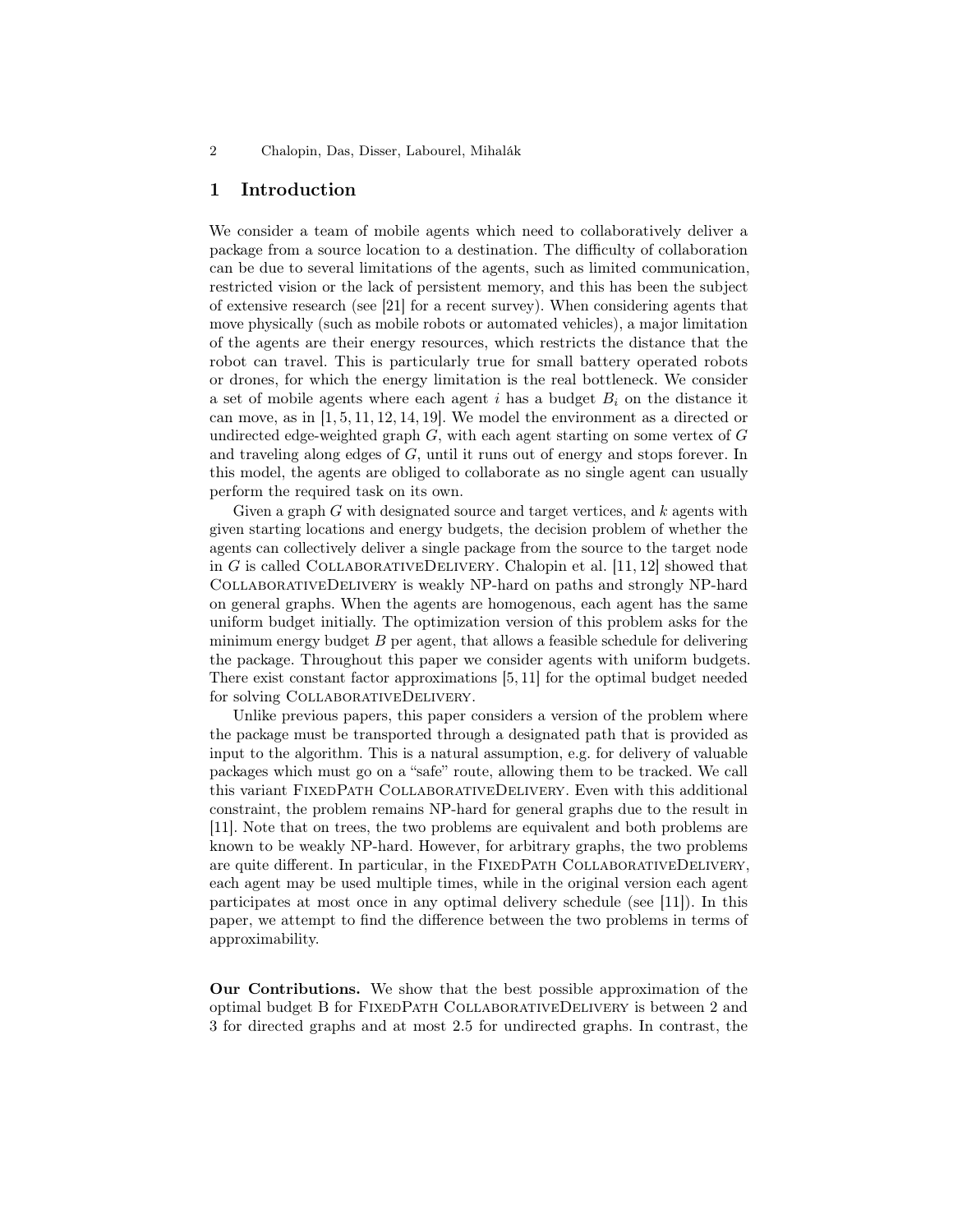best known approximation ratio for the general version of COLLABORATIVEDElivery is 2 for undirected graphs [11], and there is no known lower bound on approximability.

In the fixed path version of the problem agents may be used multiple times in a feasible delivery schedule, i.e., the same agent may move the package along several disjoint segments of the path. Thus, it is not surprising that our solution for FixedPath CollaborativeDelivery has a higher approximation ratio than the general version of the problem where each agent is used at most once.

For better comparison, we can make the FIXEDPATH COLLABORATIVEDELIVery problem easier by restricting each agent to a single pickup of the package. This easier version of the problem was considered recently in [25] which provided a 3-approximation algorithm. In this paper we improve upon this and provide a 2-approximation algorithm for directed graphs and a  $(2-1/2<sup>k</sup>)$ -approximation algorithm for undirected graphs. We also show that there exists no polynomial-time approximation algorithm with better approximation ratio than  $\frac{3}{2}$  for directed graphs.

Finally, for the case where the number of agents k is a constant, we show that the decision version of FIXEDPATH COLLABORATIVEDELIVERY can be solved in pseudo-polynomial time. For this setting, we also provide a fully polynomial-time approximation scheme (FPTAS) giving a  $(1 + \epsilon)$ -approximation to the optimal budget, for any  $\epsilon > 0$ .

Our Model. We consider finite, connected (or strongly connected), edgeweighted graphs  $G = (V, E)$  with  $n = |V|$  vertices. For undirected graphs, the weight  $w(e)$  of an edge  $e \in E$  defines the energy required to cross the edge in either direction. For directed graphs, there may be up to two directed arcs between any pair of vertices and the weight of each arc is the energy required to traverse the arc from its tail to its head. We have  $k$  mobile agents which are initially placed on arbitrary nodes  $p_1, \ldots, p_k$  of G, called the starting positions. Each agent has an initially assigned energy budget  $B > 0$  which allows each agent to move along the edges of the graph for a total distance of at most  $B$  (if an agent travels only on a part of an edge, its travelled distance is downscaled proportionally to the part travelled). We say that agents have uniform budget B.

The agents are required to move a package from a given source node s to a target node t. An agent can pick up the package when it is at the same location as the package; we say that the agent is carrying the package. An agent carrying the package can drop it at any location that it visits, i.e., either at a node or even at a point inside an edge/arc. The agents do not need to return to their starting locations, after completing their task. We assume that the graph and the starting locations are initially known and the objective is to compute a strategy for movements of the agents which allows the delivery of the package from s to t (along a given s – t path P). We denote by  $d(x, y) = d_G(x, y)$  the distance between two nodes  $x, y$  in G (i.e. the sum of the weights on the shortest path from x to y). The length of path  $P$  is the sum of the weights on the path, denoted by  $w(P) = d_P(s, t)$ .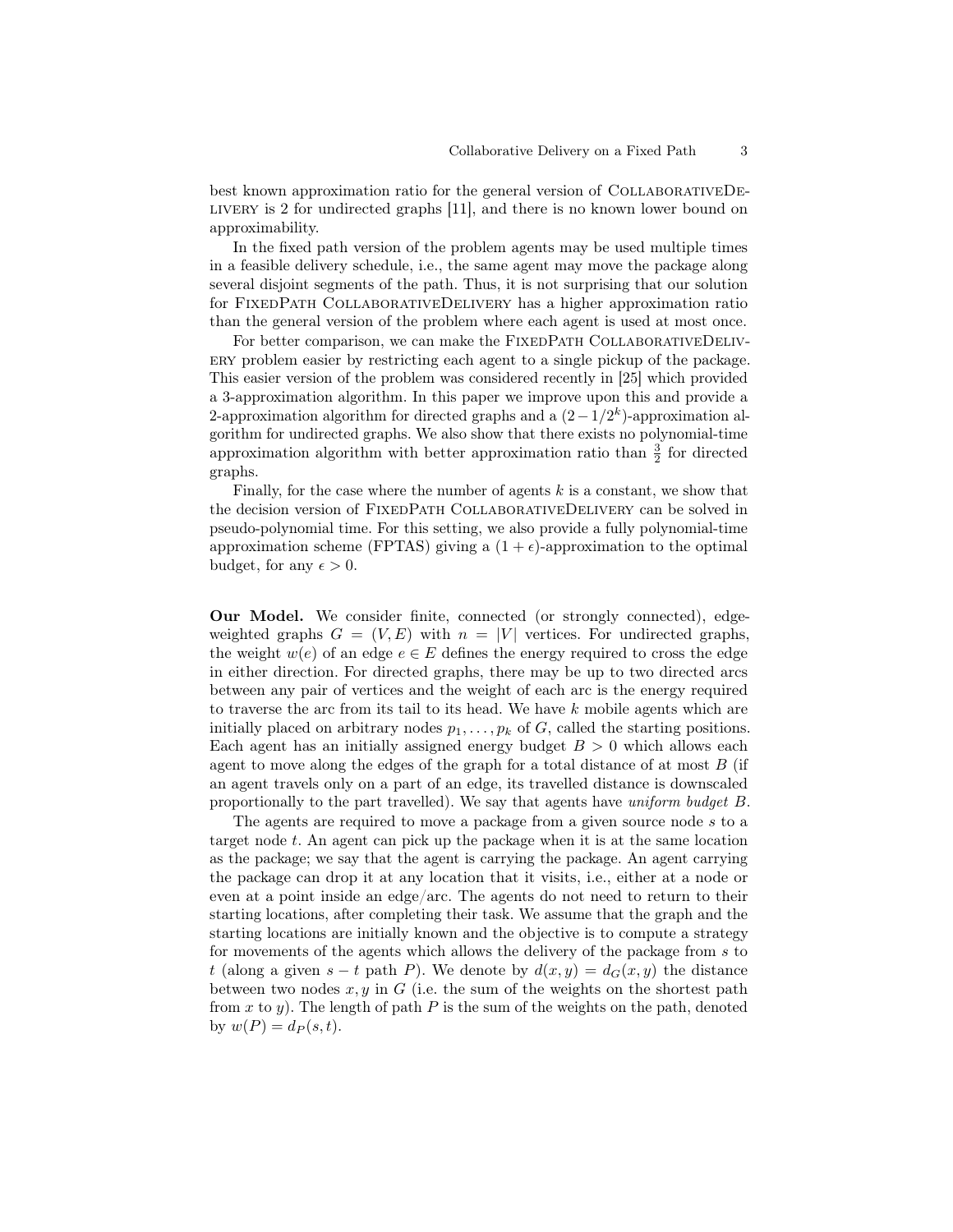Definitions. Given a graph G with edge-weights w, vertices  $s \neq t \in V(G)$ , starting nodes  $p_1, \ldots, p_k$  for the k agents, and an energy budget B, we define CollaborativeDelivery as the decision problem of whether the agents can collectively deliver the package. A solution to CollaborativeDelivery is given in the form of a delivery schedule which prescribes for each agent whether it moves and if so, the locations in which it has to pick up and drop off the package. A delivery schedule is feasible if the package can be delivered from s to t and each agent moves at most distance B.

Given  $(G, w, s, t)$  and the locations  $p_1, \ldots, p_k$  of the agents in G, the optimization version of CollaborativeDelivery is to compute the minimum value of  $B$  for which there exists a feasible delivery schedule. The problem of  $FIXEDPATH$ COLLABORATIVEDELIVERY provides an additional parameter: an  $(s - t)$  path P in G, and the feasible delivery schedules are restricted to those where the package travels on the given path P.

Related Work. The model of energy-constrained robot was introduced by Betke et al. [9] for single agent exploration of grid graphs. Later Awerbuch et al. [2] studied the same problem for general graphs. In both these papers, the agent is allowed to return to its starting node to refuel, and between two visits to the starting node the agent can traverse at most B edges. Duncan et al. [18] studied a similar model where the agent is tied with a rope of length B to the starting location and they optimized the exploration time, giving an  $\mathcal{O}(m)$  time algorithm. A more recent paper [15] provides a constant competitive algorithm for the same exploration problem when the value of energy budget  $B$  is not much more than the distance to farthest node.

For energy-constrained agents without the option of refuelling, multiple agents may be needed to explore even graphs of restricted diameter. Given a graph G and k agents starting from the same location, each having an energy constraint of B, deciding whether  $G$  can be explored by the agents is NP-hard, even if graph  $G$ is a tree [22]. Dynia et al. studied the online version of the problem [19, 20]. They presented algorithms for exploration of trees by  $k$  agents when the energy of each agent is augmented by a constant factor over the minimum energy B required per agent in the offline solution. Das et al. [14] presented online algorithms that optimize the number of agents used for tree exploration when each agent has a fixed energy bound B. On the other hand, Dereniowski et al. [17] gave an optimal time algorithm for exploring general graphs using a large number of agents. When both  $k$  and  $B$  are fixed, Bampas et al. [3] studied the problem of maximizing the number of nodes explored by the agents, called the maximal exploration problem.

When multiple agents start from arbitrary locations in a graph, optimizing the total energy consumption of the agents is computationally hard for several formation problems which require the agents to place themselves in desired configurations (e.g. connected or independent configurations) in a graph [16, 10]. Anaya et al. [1] studied centralized and distributed algorithms for the information exchange by energy-constrained agents, in particular the problem of transferring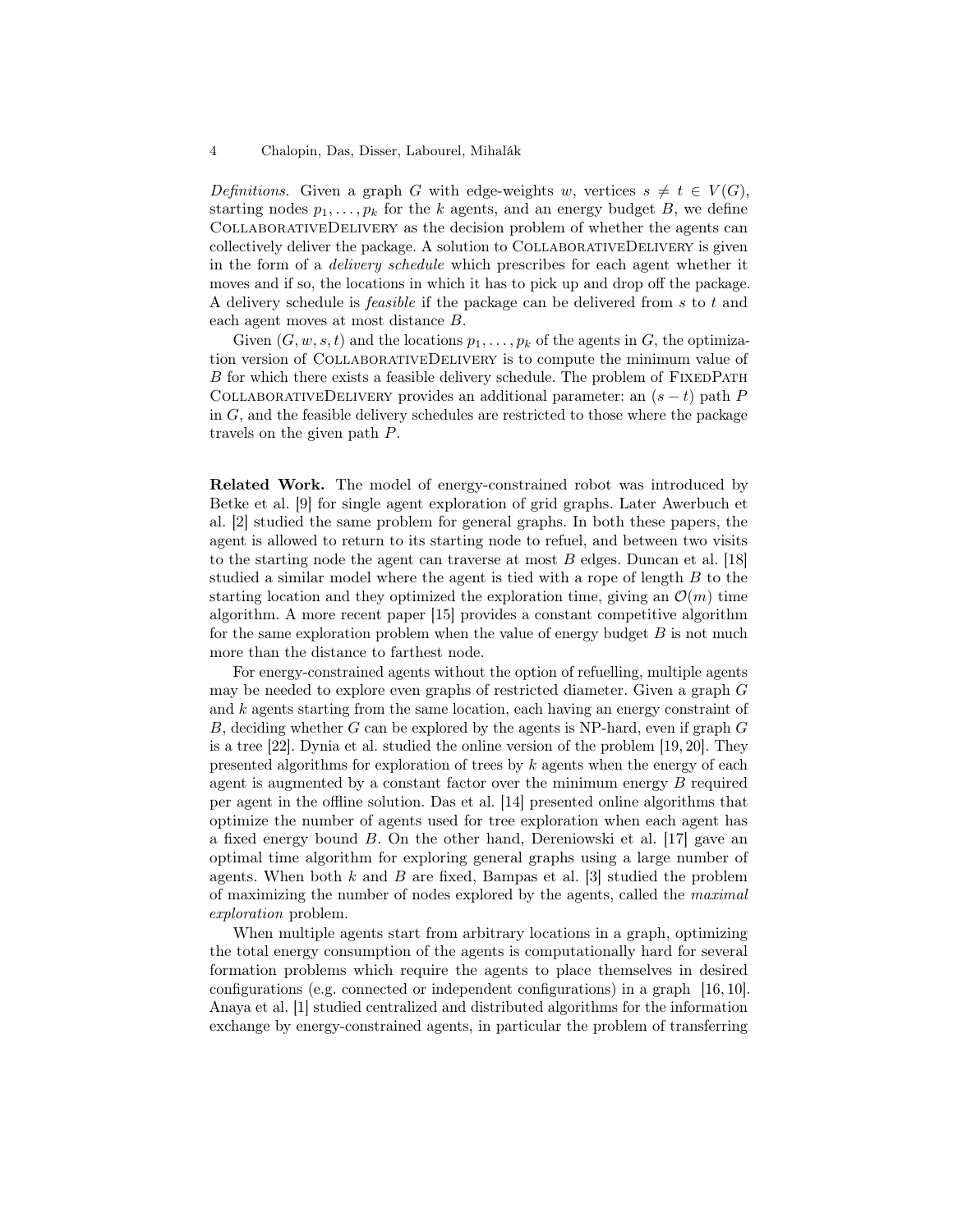information from one agent to all others (Broadcast) and from all agents to one agent (Convergecast). For both problems, they provided hardness results for trees and approximation algorithms for arbitrary graphs. Czyzowicz et al. [13] recently showed that the problems of collaborative delivery, broadcast and convergecast remain NP-hard for general graphs even if the agents are allowed to exchange energy when they meet. Further results on collective delivery with energy exchange showed that the problem remains hard even when  $B$  is a small constant [4].

As mentioned before, the collaborative delivery problem was first studied by Chalopin et al. [11] in arbitrary undirected graphs for both uniform or nonuniform budgets. When the agents have non-uniform budgets, they provided the so-called resource-augmented algorithms where the budgets of the agents are augmented by a small constant factor to allow polynomial time solutions for all feasible instances of the original problem. The surprising result that collaborative delivery non-uniform budgets is weakly NP-hard even for a line was proved in [12] where a quasi-pseudo-polynomial time algorithm was provided.

Bärtschi et al. [5] considered the returning version of the problem, where each agent needs to return to its starting location. They showed that, in this case, the problem can be solved in polynomial time for trees, but the problem is still NP-hard for arbitrary planar graphs. They provided 2-resource-augmented algorithm for general graphs in this setting and showed that it is the best possible solution that can be computed in polynomial time. Other variants of collaborative delivery that have been considered are when agents have distinct rate of energy consumption [6] or when the agents have distinct speeds [7]. In these cases the optimization criteria is to minimize the total energy consumption and/or the total time taken for delivery. Another related work [8] studied the collective delivery problem for selfish agents that try to optimize their personal gain.

## 2 Lower bounds on optimal budget

In this section we prove some lower bounds on the approximation factor for any polynomial time algorithm that solves collaborative delivery with uniform budgets on a fixed path.

We give a reduction from an NP-hard variant of SAT [24]. Note the difference to the polynomially solvable  $(3, 3)$ -SAT, where each variable appears in exactly three clauses [26].

 $(< 3, 3)$ -SAT **Input:** A formula with a set of clauses  $C$  of size three over a set of

variables  $X$ , where each variable appears in at most three clauses. **Problem:** Is there a truth assignment of X satisfying  $C$ ?

Observe that we may assume that each variable appears at most twice in positive literals and at most once in a negative literal, otherwise we can either eliminate or negate the variable.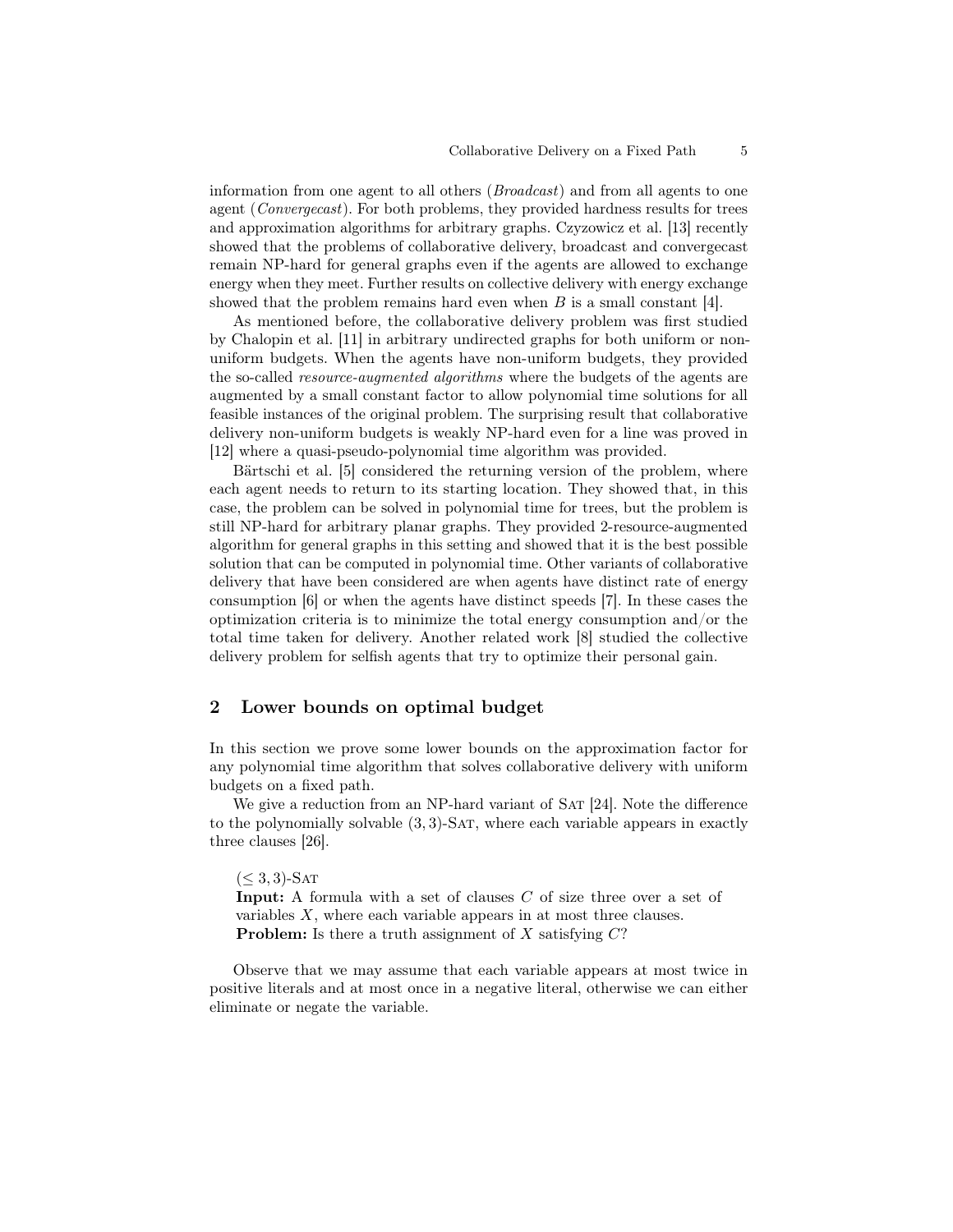**Theorem 1.** The minimum uniform budget required to solve FIXEDPATH COL-LABORATIVEDELIVERY on directed graphs cannot be approximated to within a factor better than 2 in polynomial time, unless  $P = NP$ .

*Proof.* We reduce from  $\leq 3.3$ -SAT by constructing, for every sufficiently small  $\varepsilon > 0$  and every instance of  $(\leq 3, 3)$ -SAT, an instance of FIXEDPATH COLLABORATIVEDELIVERY that has a solution with budget  $B \leq 2-\varepsilon$  if and only if the  $(\leq 3, 3)$ -SAT instance has a satisfying assignment. In this case, our instance always admits a solution with budget  $B = 1$ . Since  $(\leq 3, 3)$ -SAT is NP-hard, this then implies that no  $(2 - \varepsilon)$ -approximation algorithm can exist, unless P = NP.

In the following, fix  $0 < \varepsilon < 1$  and consider an instance of  $(\leq 3, 3)$ -SAT with variables  $x_1, \ldots, x_t$  and clauses  $C_1, \ldots, C_m$ . We construct a (directed) instance of FIXEDPATH COLLABORATIVEDELIVERY with  $k = (3 + q)t$  agents, where  $q :=$  $\{3/\varepsilon\}$ , starting at vertices  $p_1, \ldots, p_k$ . The agents  $p_{3i-2}, p_{3i-1}, p_{3i}$  for  $i \in \{1, \ldots, t\}$ are associated with the (at most) two positive literals and the single negative literal of variable  $x_i$ , in this order, that appear in the clauses. In case variable  $x_i$ only appears in a single positive literal, the agent  $p_{3i-1}$  does not represent any literal. The other agents are so-called blockers. We incrementally construct the fixed s-t-path  $P = (v_0, v_1, \ldots, v_{m+2(q+1)t})$  that the package has to be transported along.

The first m arcs of P correspond to the clauses  $C_1, \ldots, C_m$ . Each arc  $e =$  $(v_{j-1}, v_j)$  with  $j \in \{1, \ldots, m\}$  has weight  $w(e) = 1$  and is associated with clause  $C_j$ . For every literal of a variable  $x_i$  that appears in  $C_j$ , we let  $p_{ij}$  denote the starting position of the (unique) agent associated with this literal, and we introduce an arc  $e_{ij} = (p_{ij}, v_{j-1})$  of weight  $w(e_{ij}) = 0$ .

Now we add the variable gadgets to the path P. Let  $q_i := m + 2(q+1)(i-1)$ . The gadget associated with each variable  $x_i$  (cf. Figure 1) is the subpath  $P_i =$  $(v_{q_i}, \ldots, v_{q_{i+1}})$  of P consisting of  $2q + 2$  edges. The first q arcs have weight  $\varepsilon/3$ each, the central two arcs  $e_i = (v_{q_i+q}, v_{q_i+q+1})$  and  $e'_i = (v_{q_i+q+1}, v_{q_i+q+2})$  have weights  $w(e_i) = \varepsilon/3$  and  $w(e'_i) = 1 - \varepsilon/3$ , and the final q arcs have weight  $1 - \varepsilon/3$ each. For  $\ell \in \{1, \ldots, q\}$ , we connect the starting position of the  $((i - 1)q + \ell)$ -th blocker to  $v_{q_i+\ell-1}$  with an arc of weight 0, and we add a shortcut arc (that cannot be taken by the package)  $(v_{q_i+\ell}, v_{q_{i+1}-\ell})$  of weight 0. Finally, we connect the three agents associated with variable  $x_i$  as follows: We add an arc  $(p_{3i-2}, v_{q_i+q})$ of weight  $1 - \varepsilon/3$ , an arc  $(p_{3i-1}, v_{q_i+q+1})$  of weight  $\varepsilon/3$ , and an arc  $(p_{3i}, v_{q_i+q})$ of weight 0.

We first claim that in every solution with  $B \leq 2 - \varepsilon$  we can assume that, without loss of generality, for every  $i \in \{1, \ldots, t\}$  and every  $\ell \in \{1, \ldots, q\}$ , the  $((i-1)q+\ell)$ -th blocker transports the package across the arc  $(v_{q_i+\ell-1}, v_{q_i+\ell}),$  then takes the shortcut arc  $(v_{q_i+\ell}, v_{q_{i+1}-\ell})$ , and finally transports the package across the arc  $(v_{q_{i+1}-\ell}, v_{q_{i+1}-\ell+1})$ . To see this, consider the last arc  $(v_{q_{i+1}-1}, v_{q_{i+1}})$  of  $P'_i$ . Since the arcs preceding the vertices  $v_{q_i}$  and  $v_{q_{i+1}-1}$  along P both have length at least  $1 - \varepsilon/3$ , no agent other than the two blockers connected to  $v_{q_i}$  and  $v_{q_i+1}$ can reach  $v_{q_{i+1}-1}$  with more than  $B - (1 - \varepsilon/3) \leq 1 - 2\varepsilon/3$  budget remaining, which is insufficient to cross the last arc of  $P_i'$ . Since there is no disadvantage in using the  $((i - 1)q + 1)$ -st blocker rather than the  $((i - 1)q + 2)$ -nd, we may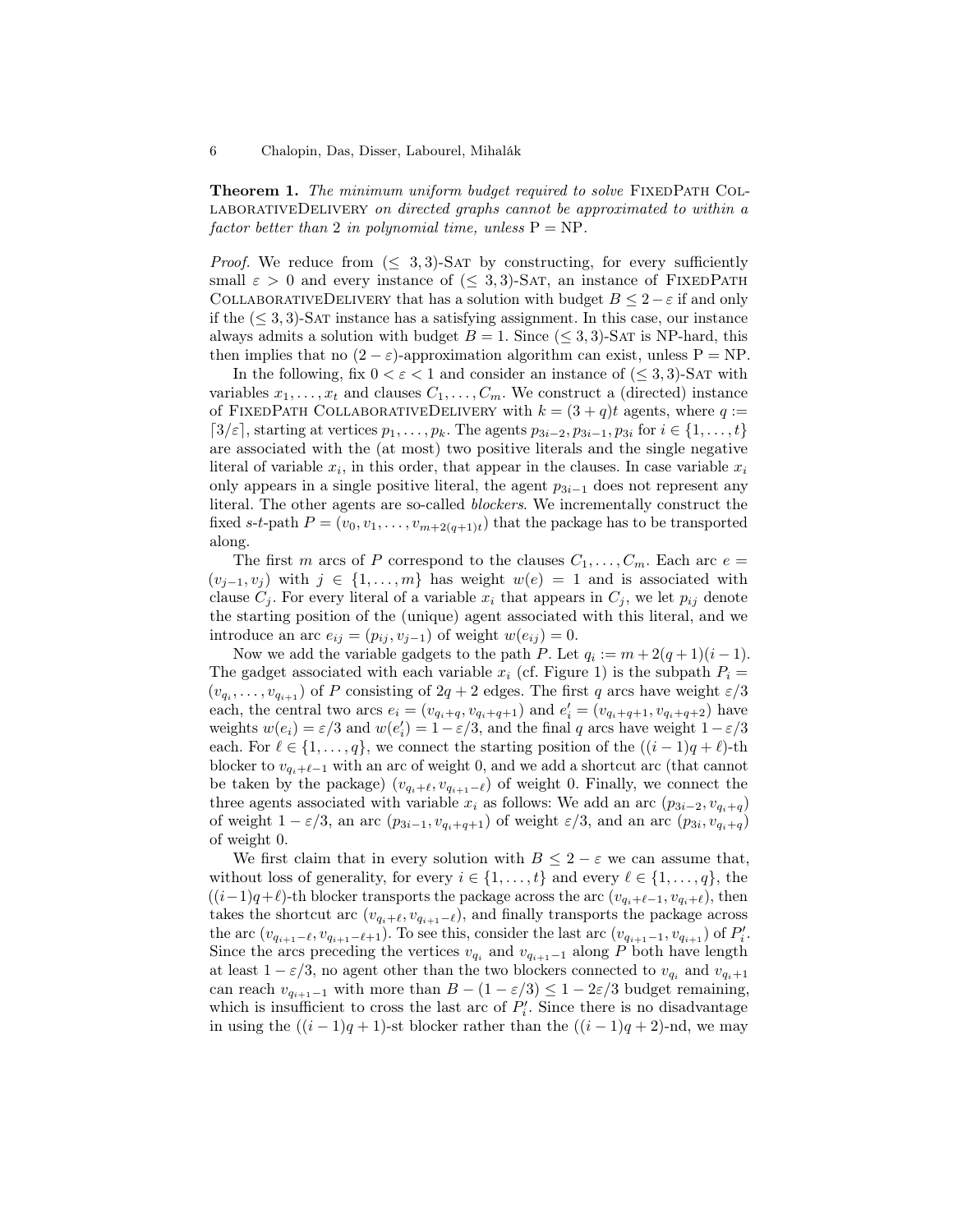

Fig. 1. Illustration of the variable gadget. Thick, horizontal arcs are part of the fixed path of the package. Colors indicate responsabilities: blue is for blockers and green/red is for agents associated with positive/negative literals.

After fixing all blockers, we can observe that every agent with budget  $B \leq$  $2 - \varepsilon$  can only transport the package along an arc inside a single clause or variable gadget: This is because transporting the package inside a clause gadget requires one unit of budget, and entering/leaving a variable gadget before or after transporting the package across one of its two central arcs also takes at least one unit of budget (all other arcs of a variable gadget are handled by blockers).

Finally, and crucially, observe that, in order to transport the package across the two central edges of the variable gadget for  $x_i$ , either the two agents  $p_{3i-2}$ and  $p_{3i-1}$  associated with the positive literals of  $x_i$ , or the agent  $p_{3i}$  associated with the negative literal are needed, since blockers cannot help (see above). We interpret the former situation as  $x_i$  being set to *false*, and the latter situation as  $x_i$ being set to *true*. Note that either assignment can be accomplished with  $B = 1$ .

If a variable is set to true, the two agents corresponding to positive literals are free to transport the package across the single (!) clause gadget each of them can reach. Otherwise, the agent corresponding to the negative literal is free to do this. In both cases, we interpret this as the clause being satisfied by the corresponding variable. Note that satisfying a clause again requires only  $B = 1$ .

Clearly, we can turn a satisfying assignment for  $(\leq 3, 3)$ -SAT into a feasible solution of FIXEDPATH COLLABORATIVEDELIVERY with  $B = 1$ . Conversely, every feasible solution of FIXEDPATH COLLABORATIVEDELIVERY with  $B \leq 2 - \varepsilon$ corresponds to a satisfying assignment for  $(< 3, 3)$ -SAT. Note that q is constant for fixed  $\varepsilon$ , hence our construction can be done in polynomial time.

# 3 Approximation algorithms for fixed path delivery

In this section, we give approximation algorithms solving FIXEDPATH COLLABorativeDelivery for both directed and undirected graphs. In the following,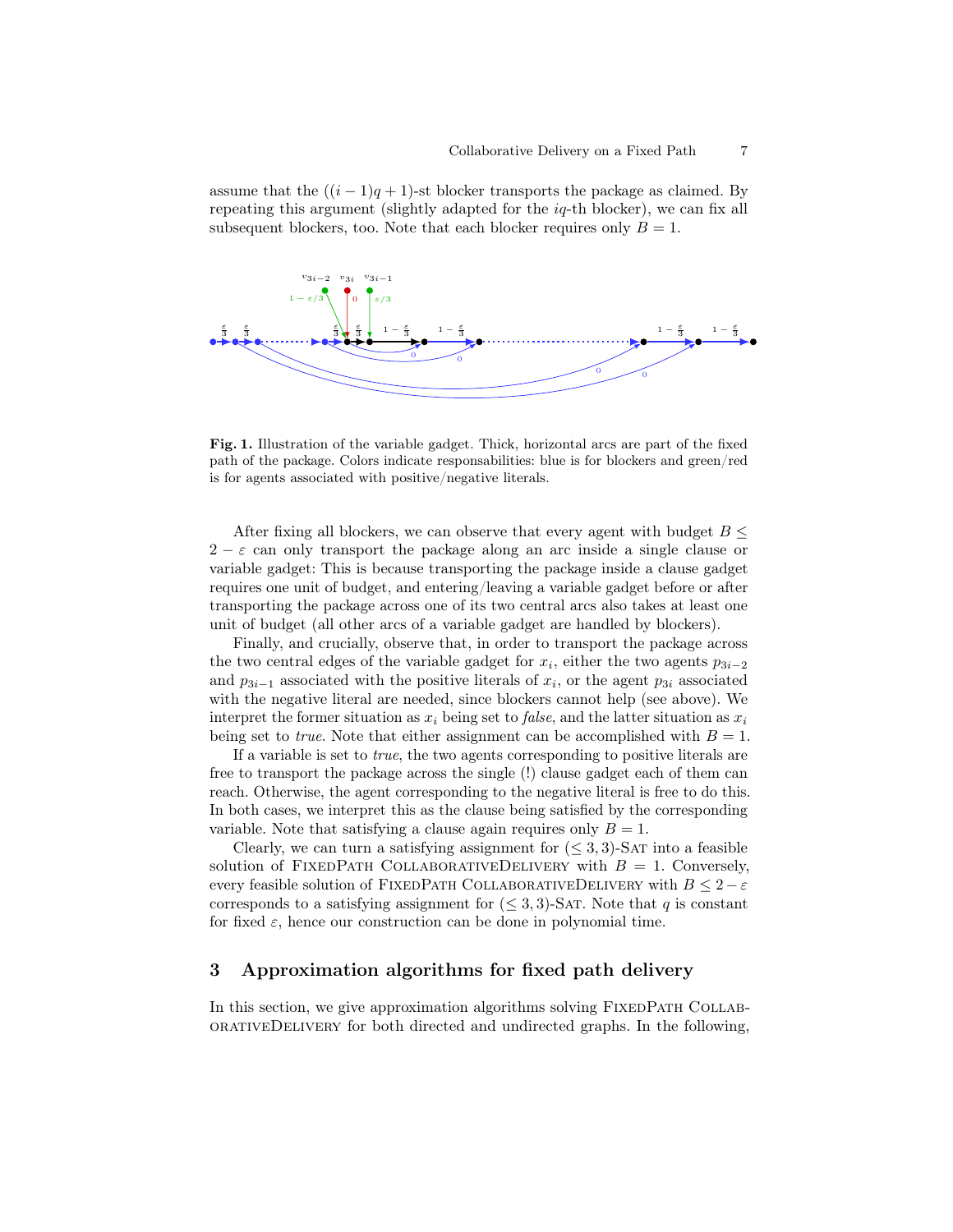we assume that we are given the optimal value of  $B$  for a given instance of the problem and we provide a polynomial time algorithm to compute a delivery strategy that uses an energy budget of at most  $\alpha \cdot B$  for some constant  $\alpha > 1$ . When  $B$  is not known, we can guess the optimal value of  $B$  by using a binary search in the interval  $[D/k, D]$  where D is the length of the given fixed path plus the distance from node  $s$  to the nearest agent. The binary search terminates when we find the smallest  $B$  for which our algorithm provides a valid strategy for a budget of  $\alpha \cdot B$ . Clearly this provides an  $\alpha$ -approximation algorithm for the optimization problem.

#### 3.1 Directed graphs: 3-approximation

Theorem 2. There is a 3-approximation algorithm for FIXEDPATH COLLABO-RATIVEDELIVERY on directed graphs.

*Proof.* Consider an instance  $(G, w, P, \{p_i \mid 1 \leq i \leq k\})$  of FIXEDPATH COLLABO-RATIVEDELIVERY on directed graphs and let  $S$  be an optimal solution of this instance with uniform budget B. For i from 0 to  $\ell = \left\lfloor \frac{d_P(s,t)}{B} \right\rfloor$ , we define  $m_i$  as the point on P at distance iB from s. Observe that  $\ell = O(\min(n, k))$  since the path P is of length less or equal than kB, P has at most  $n-1$  arcs and each arc in P has a weight at most B. For i from 0 to  $\ell - 1$ , let  $I_i$  be the interval  $[m_i, m_{i+1}]$  on path P. In the solution S, there is an agent  $a_j$  starting at position  $p_j$  that moves the package from s to some point in  $I_0$ . Observe that since the length of each interval is  $B$ , for any set  $\mathcal I$  of l intervals at least l different agents must carry the package inside  $\bigcup_{I\in\mathcal{I}} I$ , i.e., the trajectory of these agents intersects interval  $\bigcup_{I\in\mathcal{I}}I$  in S. If the number of such agents for a set  $\mathcal I$  is exactly l, it means each agent covers exactly an interval of size  $B$  and there is no other agent picking the package at the end of the last interval. This can only happen if  $\mathcal{I} = \bigcup_{i=0}^{\ell-1} I_i$ ,  $m_{\ell} = t$  and for all  $0 \leq i \leq \ell - 1$ , there is an agent at  $m_i$ . This case is easy to check and if it happens, one can construct an easy optimal solution. Hence, we can assume, w.l.o.g., that any set  $\mathcal I$  of l intervals at least  $l+1$  different agents must carry the package inside  $\bigcup_{I\in\mathcal{I}}I$ . Hence, there exists a bijection f between a set  $R \subseteq [1, k] \setminus \{j\}$  and  $[0, \ell - 1]$  such that for each  $i \in R$ , agent  $a_i$  carries the package inside interval  $I_{f(i)}$  in S. Observe that  $d_G(p_j, m_0) \leq B$  since agent  $a_i$  can reach  $s = m_0$  with budget B in the solution S. For all  $i \in R$ , we have  $d_G(p_i, m_{f(i)+1}) \leq 2B$  since agent  $a_i$  can reach some point in  $I_{f(i)}$  with budget B in solution S and then reach  $m_{f(i)+1}$  by moving inside P for a distance at most B. We can deduce that there is a bijection g between the set  $R' = R \cup \{j\}$ and  $[0, \ell]$  such that  $d_G(p_i, m_{g(i)}) \leq 2B$ . One can find such a bijection g using the following algorithm :

1. Construct a weighted bipartite graph  $H = (A \cup M, E, w_H)$  with  $A = [0, k],$  $M = [0, \ell], E = M \times A$  and for all  $i \in M, j \in A$ ,  $w_H(ij) = d_G(m_i, p_j)$ . This can be done in  $O(k(m + n \log n))$  using a Dijkstra's algorithm [23] starting from each starting position of an agent. Observe that graph H has  $O(\min(n, k) + k) = O(n + k)$  vertices and  $O(\min(n, k).k)$  edges.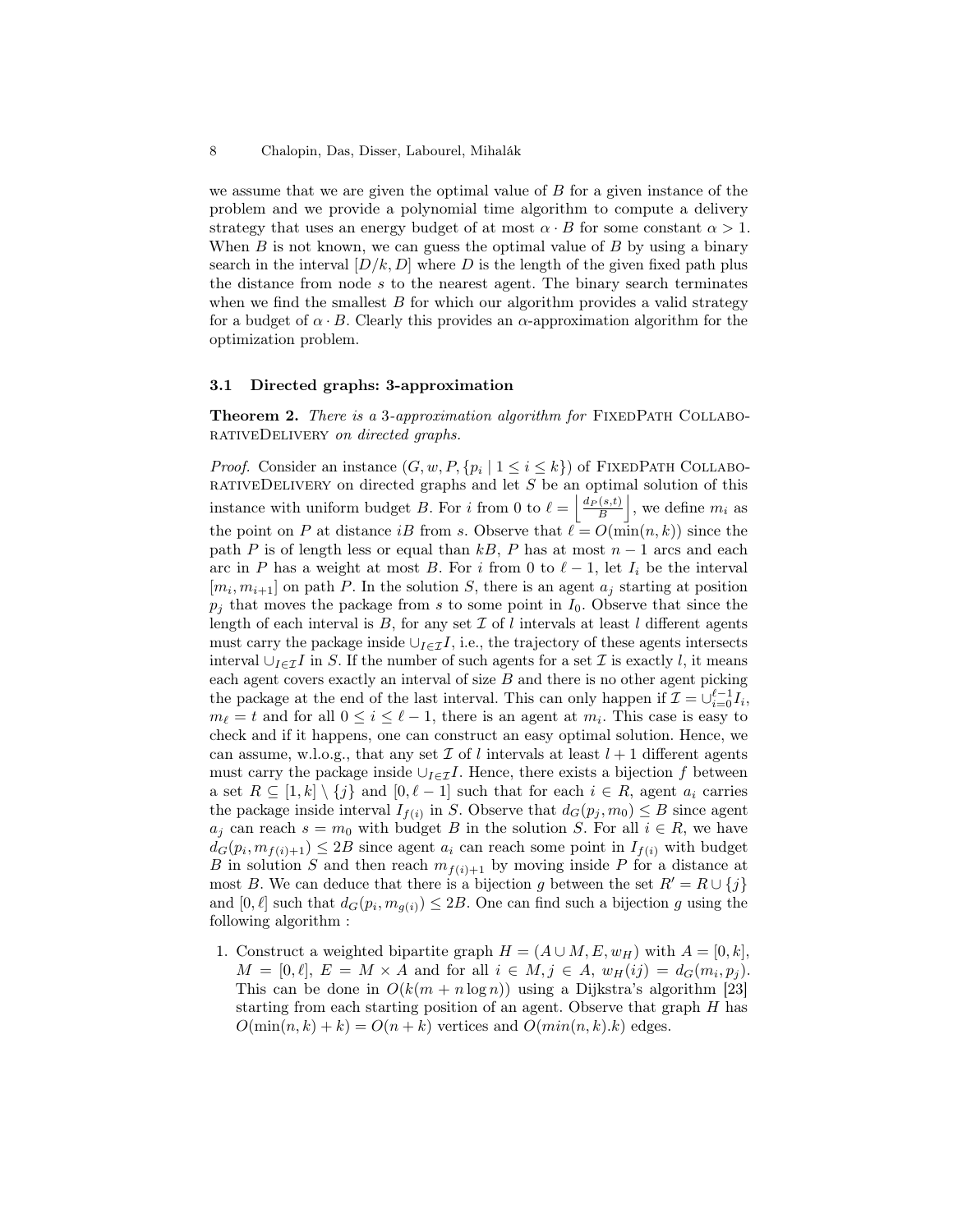- 2. Compute a maximal matching in  $H$  that minimizes the maximum weight. For each weight  $\omega$ , one can compute in time  $O((n+k)^2 \log(n+k) + k(n+k))$ k) min $(n, k)$  a maximal matching [23] in the graph H without edges of weight greater than  $\omega$ . Hence, one can decide if there is a maximal matching in H with maximum weight  $\omega$  and by using binary search, one can compute a maximal matching in  $H$  which minimizes the maximum weight, in time  $O(\log k((n+k)^2 \log(n+k) + k(n+k) \min(n,k))).$
- 3. For each edge ij in the matching, we fix  $g(i) = j$ . This gives us a bijection g between some set R' of size  $\ell + 1$  and M. This bijection minimizes the maximal distance  $d_G(p_i, m_{g(i)})$  and this value must be less than 2B since there is at least one such bijection.

From such a bijection g, we can deduce a 3-approximated solution of our instance: for each  $i \in [0, \ell]$ , agent  $a_{g^{-1}(i)}$  moves to point  $m_i$  (cost less than 2B) and then carries the package to point  $m_{i+1}$  if  $i < \ell$  or t otherwise (cost less than B).

#### 3.2 Undirected graphs: 2.5-approximation

Theorem 3. There is a 2.5-approximation algorithm for FIXEDPATH COLLAB-ORATIVEDELIVERY on undirected graphs.

Proof. The proof is similar to that of Theorem 2, the intervals are slightly different in order to use the possibility for an agent to move on the path  $P$  in both directions.

Consider an instance  $(G, w, P, \{p_i \mid 1 \leq i \leq k\})$  of FIXEDPATH COLLABO-RATIVEDELIVERY on undirected graphs and let  $S$  be an optimal solution with budget B. For i from 0 to  $\ell = \left| \frac{d_P(s,t)}{B} \right|$ , we define  $m_i$  as the point on P at distance  $iB$  from s (same definition as in proof of Theorem 2). For i from 1 to  $\ell$ , we define  $m'_i$  as the point on P at distance  $iB - B/2$  from s. We set  $m'_0 = s$ . Let  $\ell' = \ell + 1$  and  $m'_{\ell'}$  be the point of P at distance  $\ell B + B/2$  from s, if  $d_P(m_\ell, t) > \frac{B}{2}$ , and let  $\ell' = \ell$  and  $m'_{\ell'} = t$  otherwise. For i from 0 to  $\ell' - 1$ , let  $I_i$  be the interval  $[m'_i, m'_{i+1}]$  on path P. Observe that  $|I_0| = B/2$ , and for each  $i \in [1, \ell' - 1]$ ,  $|I_i| = B$ . Hence the union of l intervals have a length strictly greater than  $(l-1)B$ . With a similar argument as proof of Theorem 2, there exists a bijection f between a set  $R \subseteq [1, k]$  and  $[1, \ell' - 1]$  such that for each  $i \in R$ , agent  $a_i$  carries the package inside interval  $I_{f(i)}$  in S. The starting position  $p_i$  of agent  $a_i$  is at distance at most B from some point  $s_{f(i)}$  in  $I_{f(i)}$ . Observe that for all  $i \in [0, \ell],$  we have  $d_P(m_i, m'_i) \leq B/2$  and  $d_P(m_i, m'_{i+1}) \leq B/2$ . It follows that every point in  $I_i$  and so  $s_i$  is at distance at most  $B/2$  of  $m_i$ . By the triangular inequality, we have that for all  $i \in [0, \ell]$   $d_P (p_i, m_{f(i)}) \leq \frac{3}{2}B$ . One can find a bijection  $f$  having this property with the same algorithm as in the proof of Theorem 2.

From a bijection  $f$ , we can deduce a 2.5-approximated solution of our instance: for each  $i \in [0, \ell]$ , agent  $a_{f^{-1}(i)}$  moves to point  $m_i$  (cost less or equal than  $\frac{3}{2}B$ ) and then carries the package to point  $m_{i+1}$  if  $i < \ell$  or t otherwise (cost less or equal than  $B$ ).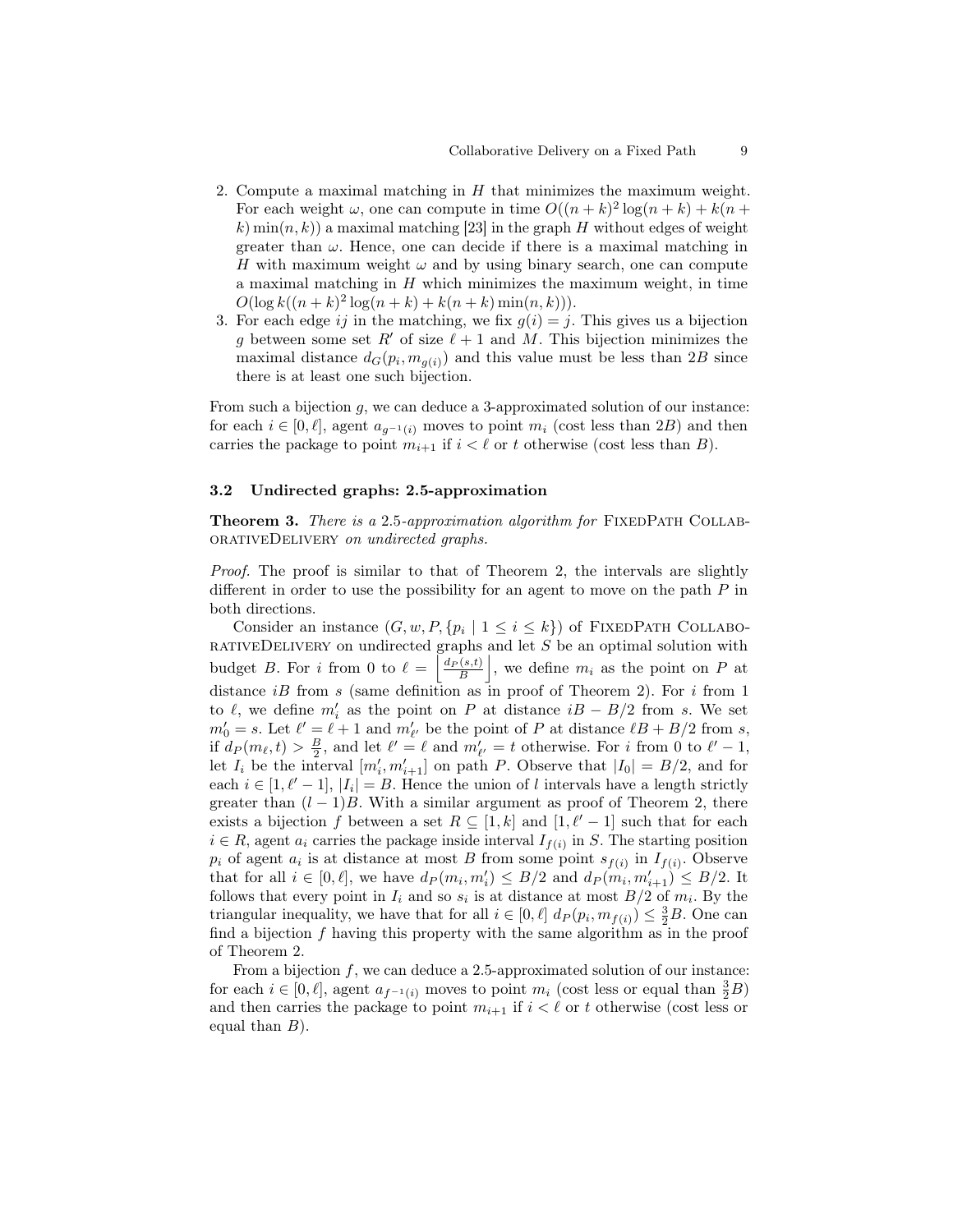## 4 Special case: single pickup per agent

In this section, we consider a slightly easier version of the problem when each agent can pickup the package at most once. We first present a lower bound of  $\frac{3}{2}$  on the approximation ratio of optimizing FIXEDPATH COLLABORATIVEDELIVERY.

#### 4.1 Lower bound



Fig. 2. Illustration of the clause gadget for the case where agents cannot pickup the package more than once.

Theorem 4. The minimum uniform budget required to solve FIXEDPATH COL- $L$ ABORATIVEDELIVERY on directed graphs cannot be approximated to within a factor better than 1.5 in polynomial time, unless  $P = NP$ , even when each agent may pickup the package at most once.

Proof. We use the same construction as in the proof of Theorem 1, but we set  $\varepsilon = 3/2$  and  $q = 0$  (cf. Fig. 2). All claims in the proof of Theorem 1 remain valid for any  $B < 3/2$ . Note that, since we eliminated all blockers, no agent has to pickup the package more than once in the optimum solution.

#### 4.2 Approximation algorithm for single pickup per agent

Lemma 1. Given any instance of the decision problem for FIXEDPATH COLlaborativeDelivery that admits a solution where each agent can pickup the package at most once; then we can compute in polynomial time a 2-approximate delivery strategy. When the graph is undirected, we can compute a  $(2 - 1/2^k)$ approximation in polynomial time.

*Proof.* Suppose there exists a feasible solution  $S$  for the problem using uniform budget B and single pickup per agent. Consider the fixed  $(s - t)$  path P and partition it into segments using the points  $X = (m_1, m_2, \ldots, m_l = t)$  on P, such that  $l = \lceil w(P)/B \rceil$ , the length of segment  $(m_i, m_{i+1})$  is  $B, \forall 1 \leq i < l$ , and the length of the first segment  $(s, m_1) \leq B$ . We have the following observations for strategy  $S: (1)$  Any agent that moves the package over point  $m_i$  in strategy  $S$ must have enough energy to reach point  $m_i$ , and (2) Any single agent can not transport the package over two distinct points in  $X$  since the distance between two points is at least B.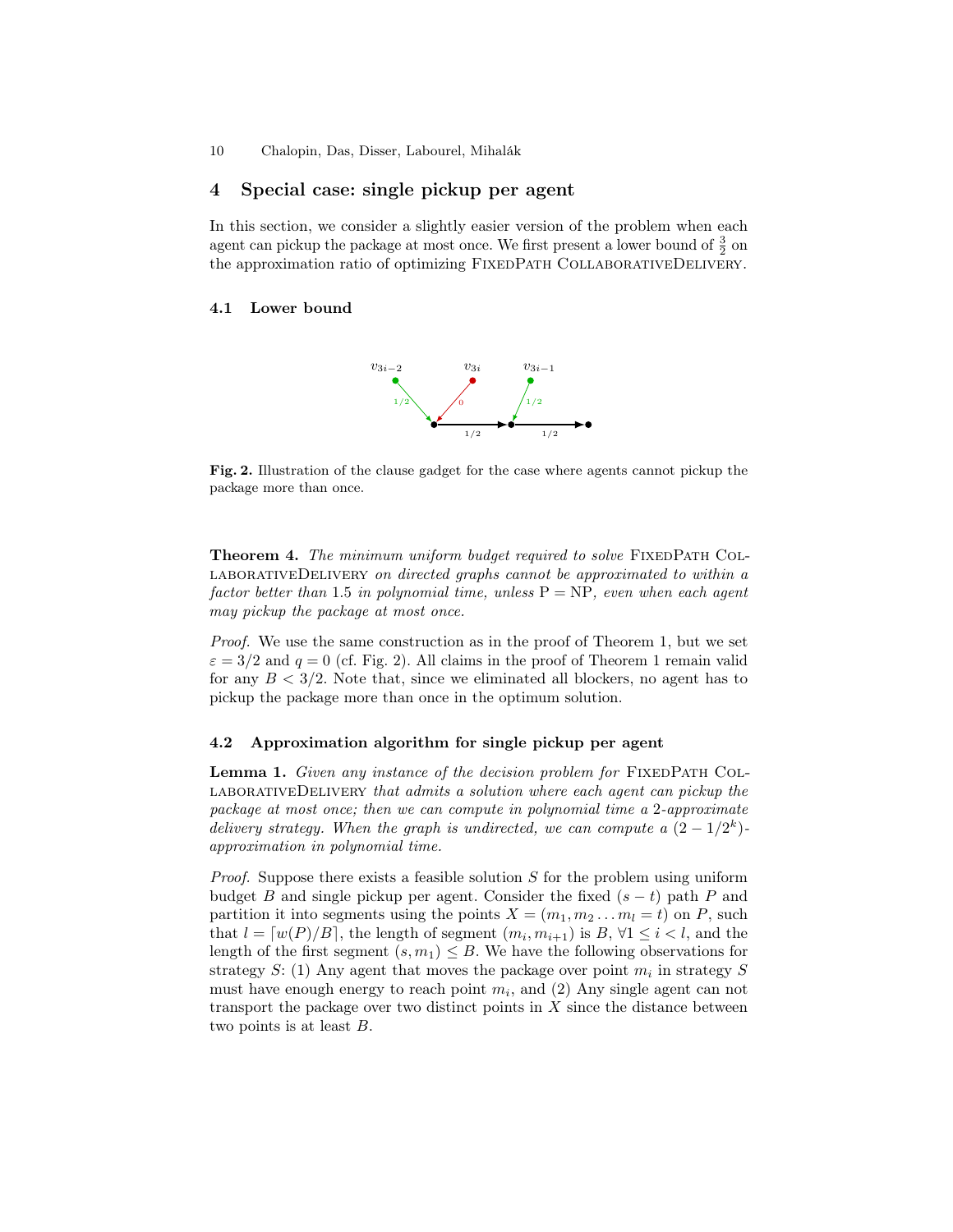Case (i): In strategy  $S$ , the agent that picks up the package at s is not the same agent that moves the package over  $m_1$ . In this case, there exists a matching between the agents and the points  $X^+ = (s = m_0, m_1, m_2, \dots m_l = t)$  such that each agent can reach the point that it is mapped to. We call any such matching a type  $M_0$  matching. Case(ii): In strategy  $S$ , a single agent delivers the package from s to  $m_1$  with its original energy budget B. In this case, there exists a matching between the agents and the points in  $X$  (w.l.o.g. agent  $a_i$  is mapped to point  $p_i$ ), such that, agent  $a_1$  has enough energy to move the package from s to  $m_1$  and  $\forall i > 1$ , agent  $a_i$  can reach  $m_i$ , using budget B. We call any such matching a type  $M_1$  matching. Note that if S is a feasible solution to the problem using single pickup per agent, then there exists a matching of type  $M_0$  or  $M_1$ . If we can find such a matching, then, using budget  $B$  per agent, we can move the package to point  $p_1$  and move each agent  $a_i$  to the respective point  $m_i$  in path P. If the budget of each agent is augmented by factor 2, then using the additional budget B, the agent  $a_i$  that is mapped to point  $m_i$  can actually deliver the package to the next point  $m_{i+1}$ . This gives a 2-approximate solution to the problem (for directed and undirected graphs).

For undirected graphs, we will now construct a delivery strategy where each agent has a budget  $2B - B/2^l$ . As per previous discussion, using the original budget  $B$  each agent  $a_i$  can reach point  $m_i$  and the package can be moved to point  $m_1$ . Each agent  $a_i$  now has available energy budget of at least  $B - B/2^l$ after arriving at the designated point  $m_i$ .

Consider the points  $m'_i = m_i + B - (2^i - 1)B/2^l$ ,  $1 \le i \le l - 1$ . The agent  $a_1$ delivers the package from point  $m_1$  to  $m'_1$ . For  $1 < i < l$ , each agent  $a_i$  located at point  $m_i$  returns to  $m'_{i-1}$  to pick up the package and then moves the package to point  $m'_i$ . This requires an additional budget of  $B - (2^i - 1)B/2^l + 2 \times 2^i B/2^l$  $= B(1 - 1/2^{l})$ , for each of these agents. Finally, note that the distance between point  $m'_{l-1}$  and the target  $t = m_l$  is at most  $B/2 - B/2^l$ , and so the agent  $a_l$ can move from  $m_l$  to  $m'_{l-1}$  to pick up the package and deliver it to the target, using  $2 \times (B/2 - B/2^l) < B(1 - 1/2^l)$  additional energy.

Since  $k \geq l$ , this provides a  $(2 - 1/2<sup>k</sup>)$ -approximate solution strategy for any instance which has a feasible solution using  $k$  agents and a single pickup per agent.

The computation of the schedule requires constructing a bipartite graph between  $k$  agents and at most  $k$  points, and then solving maximum matching in this bipartite graph. The former task requires  $O(n^3)$  time using an all-pair shortest path algorithm to compute distances in the original graph. The second task of computing the matching requires at most  $O(k^2)$  time.

As in the previous section, we use a binary search to find the smallest B for which there exists a matching of type  $M_0$  or  $M_1$  from the above lemma. This gives us a  $(2 - 1/2<sup>k</sup>)$ -approximate (respectively 2-approximate) solution to the optimization problem for undirected (resp. directed) graphs. Hence we have the following results: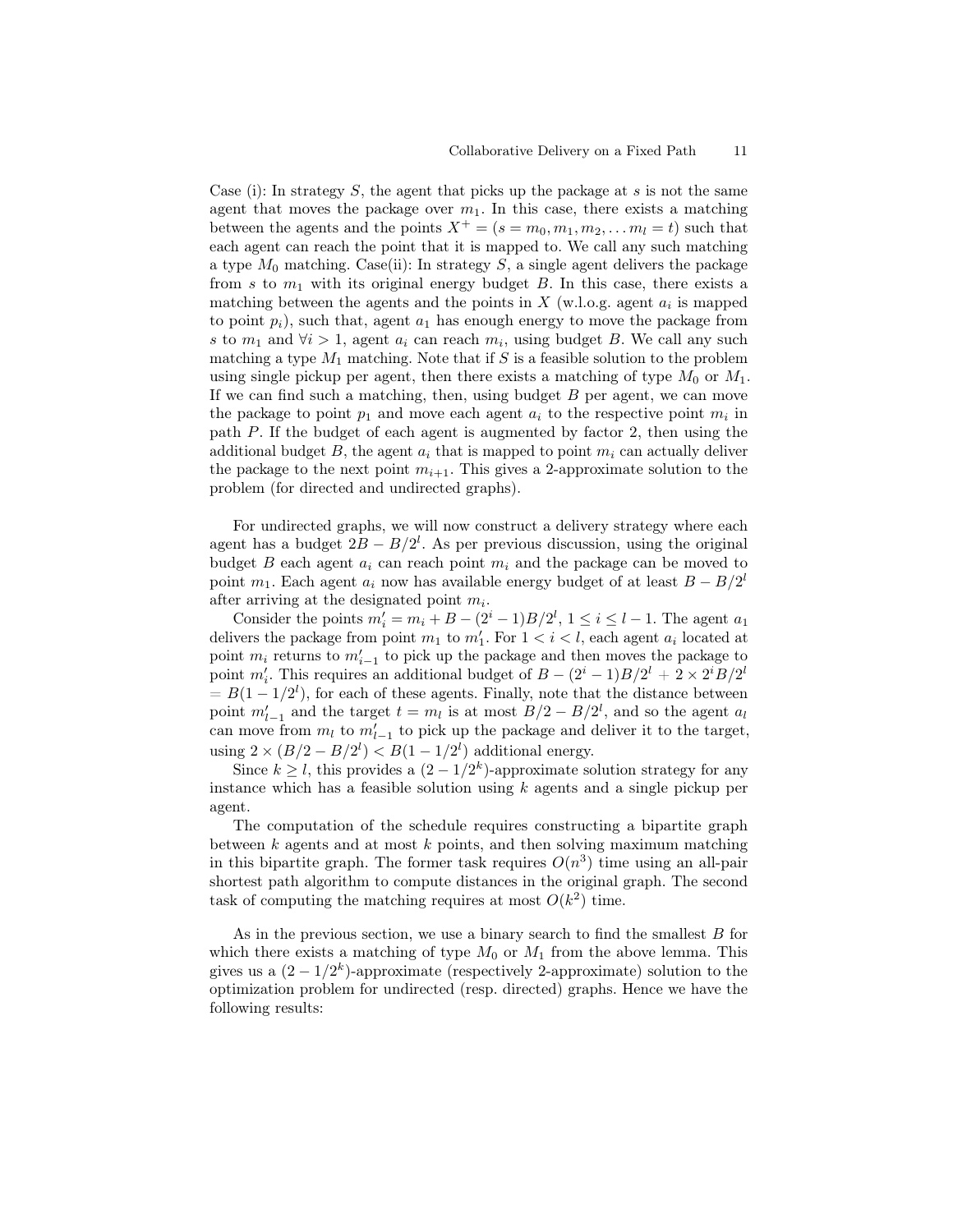**Theorem 5.** The minimum uniform budget required to solve FIXEDPATH COL-LABORATIVEDELIVERY with single pickup per agent on undirected graphs can be approximated to a factor  $(2 - 1/2<sup>k</sup>)$ , in polynomial time.

Theorem 6. The minimum uniform budget required to solve FIXEDPATH COL-LABORATIVEDELIVERY with single pickup per agent on directed graphs can be approximated to a factor 2, in polynomial time.

## 5 Delivery with few agents

In this section we consider the special case when agents are allowed to exchange the package at vertices only. Using the dynamic programming technique, we design an algorithm that for a given  $B$ , computes whether there exists a feasible schedule with uniform budget  $B$ , and has a running time that is exponential in k and pseudo-polynomial in n (the run-time will depend on  $B$ ). To find a minimum  $B$  such that there exists a feasible schedule, we can use binary search on  $B$ , which adds multiplicative  $\log B$  increase to the run-time.

We keep a boolean table  $T_v[j|p_1^v,\ldots,p_k^v|B_1^v,\ldots,B_k^v]$  denoting whether there exists a feasible schedule that delivers the package from  $s$  to vertex  $v$  on the path P such that

- 1. the last agent that delivers the package to vertex  $v$  is agent  $a_j$ ,
- 2. the positions of the k agents, when the package arrives at v, are  $p_1^v, \ldots, p_k^v$ , and
- 3. the remaining budgets of the agents are  $B_1^v, \ldots, B_k^v$ .

We initialize  $T_s[0|p_1,\ldots,p_k|B,\ldots,B]$  = TRUE and initialize  $T_s[\ldots]$  = FALSE for all other values of j and  $p_i^s$  and  $B_i^s$ ,  $i = 1, ..., k$ . Here,  $j = 0$  denotes that no agent has been used yet. We also abuse the notation and use  $p_0$  to denote s. Clearly,  $T_v[j]p_1^v, \ldots, p_k^v|B_1^v, \ldots, B_k^v$  = TRUE if and only if  $p_j^v = v$ , and there exists a vertex u on the path P before vertex v and an agent's index  $j' \neq j$  such that there is a feasible schedule where agent  $a_j$  walks from position  $p_j^u$  to pick-up the package at vertex u from agent  $a_{j'}$  and carries it from vertex u to vertex v. I.e., we have  $T_v[j|p_1^v,\ldots,p_k^v|B_1^v,\ldots,B_k^v] = \text{TRUE}$  if and only if there exists u and j' and an entry in the table T such that  $T_u[j'|p_1^u,\ldots,p_k^u|B_1^u,\ldots,B_k^u] = \texttt{TRUE}$  and  $p_j^v = v, p_{j'}^v = p_{j'}^u = u, p_i^v = p_i^u$  for every  $i \neq j, j', B_j^v = B_j^u - d(p_j^u, u) - d_P(u, v)$ , and  $B_i^v = B_i^u$  for every  $i \neq j$ . Recall that  $d_P(u, v)$  denotes the distance from u to  $v$  on the path  $P$ .

At the end, when the whole table is computed, we check whether there is an entry at target vertex t such that  $T_t[\ldots] = \text{TRUE}$ , in which case there is a feasible schedule for the uniform budget  $B$ , and there is no feasible schedule otherwise. To compute the feasible schedule, standard bookkeeping techniques can be applied. There are  $n \cdot n^k \cdot B^k$  entries in T that need to be computed. To compute one entry

 $T_v[j|p_1^v,\ldots,p_k^v|B_1^v,\ldots,B_k^v]$ , we need to check the existence of  $j'$  and u with the above mentioned properties, which can be done in time  $O(k \cdot n)$ . Hence, the total run-time of the alorithm is  $O(k \cdot n^{k+2} \cdot B^k)$ . Thus, we have shown the following: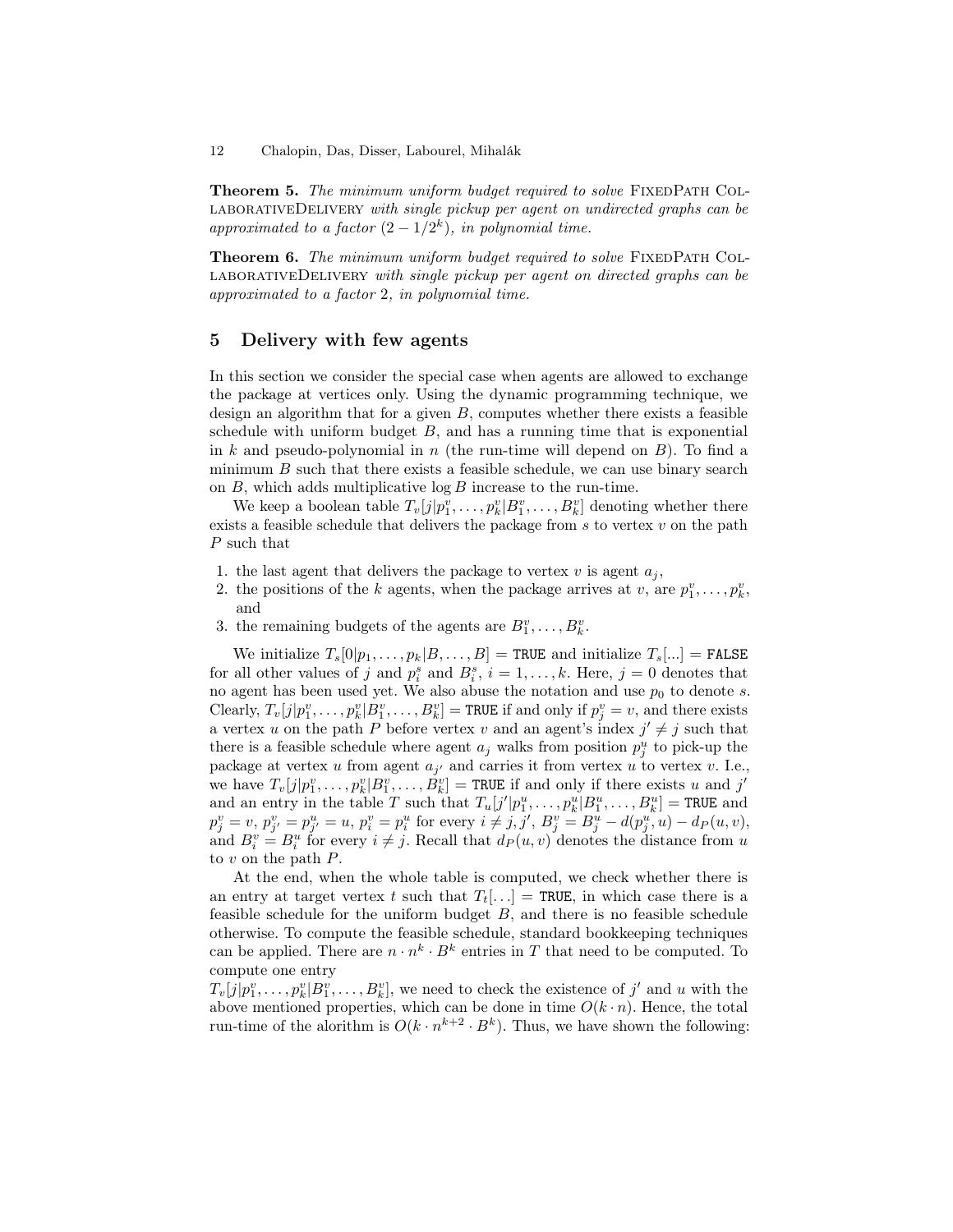Theorem 7. There is an algorithm that decides whether a feasible schedule for uniform budget B exists and runs in  $O(k \cdot n^{k+2} \cdot B^k)$  time.

By using the data rounding technique, we turn the developed algorithm into a fully polynomial-time approximation scheme (FPTAS). Let  $\epsilon > 0$  be a (small) error margin for which we want to design a  $(1 + \epsilon)$ -approximation algorithm (for computing a minimum feasible uniform budget  $B$ ).

We define an alternative weight unit  $\mu := \epsilon \frac{w(P)/k+X}{m^2}$ , where  $w(P)$  is the weight of the fixed path  $P$ ,  $X$  is the minimum distance of any agent to the path P, and m is the number of edges of the graph G. We measure the weights  $w(e)$ in the integer multiples of  $\mu$ , rounded-up, i.e., we define  $\bar{w}(e) := [w(e)/\mu]$ .

We solve the problem in the new edge weights  $\bar{w}(e)$  using the dynamic programming approach, where we also measure budget in multiples of  $\mu$ . Let B be the computed optimum uniform budget for the modified edge-weights. Our algorithm returns  $B^A = \overline{B} \cdot \mu$  as the solution for the original edge-weights. Let  $\overline{P_1}, \ldots, \overline{P_k}$  be the walks that the k agents walk in the optimum solution for the modified edge-weights. Hence,  $\bar{B} = \max_i \{ \bar{w}(\bar{P}_i) \}$ , and thus  $\bar{B} \cdot \mu = \max_i \{ \bar{w}(\bar{P}_i) \cdot \mu \}$ . Observe also that  $B^A$  is a feasible budget, since every path  $\bar{P}_i$  can be walked with budget  $B^A$ , since the original length of  $\overline{P}_i$  is  $w(\overline{P}_i) \leq \mu \cdot \overline{w}(\overline{P}_i) \leq \mu \overline{B}$ .

Let  $B^*$  be the optimum budget for the original edge-weights, and let  $P_1^*, \ldots, P_k^*$ be the walks of the k agents in some optimum solution. Hence,  $B^* = \max_i \{w(P_i)\}.$ We now argue that  $B^A$  is not much larger than  $B^*$ . We have  $B^A = \mu \cdot \overline{B} =$  $\mu \cdot \max_i \{\bar{w}(\bar{P}_i)\} \overset{(1)}{\leq} \mu \cdot \max_i \{\bar{w}(P_i^*)\} = \max_i \{\mu \cdot \bar{w}(P_i^*)\} \overset{(2)}{\leq} \max_i \{w(P_i^*) + m^2\mu\} =$  $m^2\mu + \max_i \{w(P^*_i)\} = m^2\mu + B^* = m^2\left(\epsilon \frac{w(P)/k + X}{m^2}\right) + B^* \stackrel{(3)}{\leq} \epsilon \cdot B^* + B^* = 0$  $(1+\epsilon)B^*$ . Here, inequality (1) is because  $\max_i \overline{P}_i$  is the optimum feasible solution in weights  $\bar{w}$ ; inequality (2) follows because any walk appears at most m times on the path  $P$ , and between any two appearances, the walk contains at most  $m$ edges (this part of the walk is a simple path), inequality (3) follows because  $B^*$ needs to be at least  $w(P)/k + X$  (the average traveled distance per agent on P plus the distance to get from the initial position to the path P).

We now analyze the run-time of the algorithm. Observe first that  $B^*$  <  $\min_i d(p_i, s) + w(P) \leq (X + w(P)) + w(P) \leq 2(X + w(P)).$  Therefore, measured in the units  $\mu$ , we search for  $\bar{B}$  in the range between 1 and  $2(X+w(P))/\mu \leq \frac{2m^2k}{\epsilon}$ . Hence, one run of the dynamic programming on the modified weights takes time  $O(k \cdot n^{k+2} \cdot (\frac{2m^2k}{\epsilon})^k)$ . Using the binary search to find optimum  $\bar{B}$  adds a multiplicative logarithmic factor of  $\log\left(\frac{2m^2k}{\epsilon}\right)$ . Thus, we have shown the following.

**Theorem 8.** For any  $\epsilon > 0$ , there is an algorithm that computes a feasible uniform budget B that is at most  $(1+\epsilon)B^*$ , where  $B^*$  is the optimum uniform budget, and runs in  $O\left(k \cdot n^{k+2} \cdot \left(\frac{2m^2k}{\epsilon}\right)^k \log\left(\frac{2m^2k}{\epsilon}\right)\right)$  time.

Corollary 1. There exists an FPTAS for the variant where the number of agents is constant.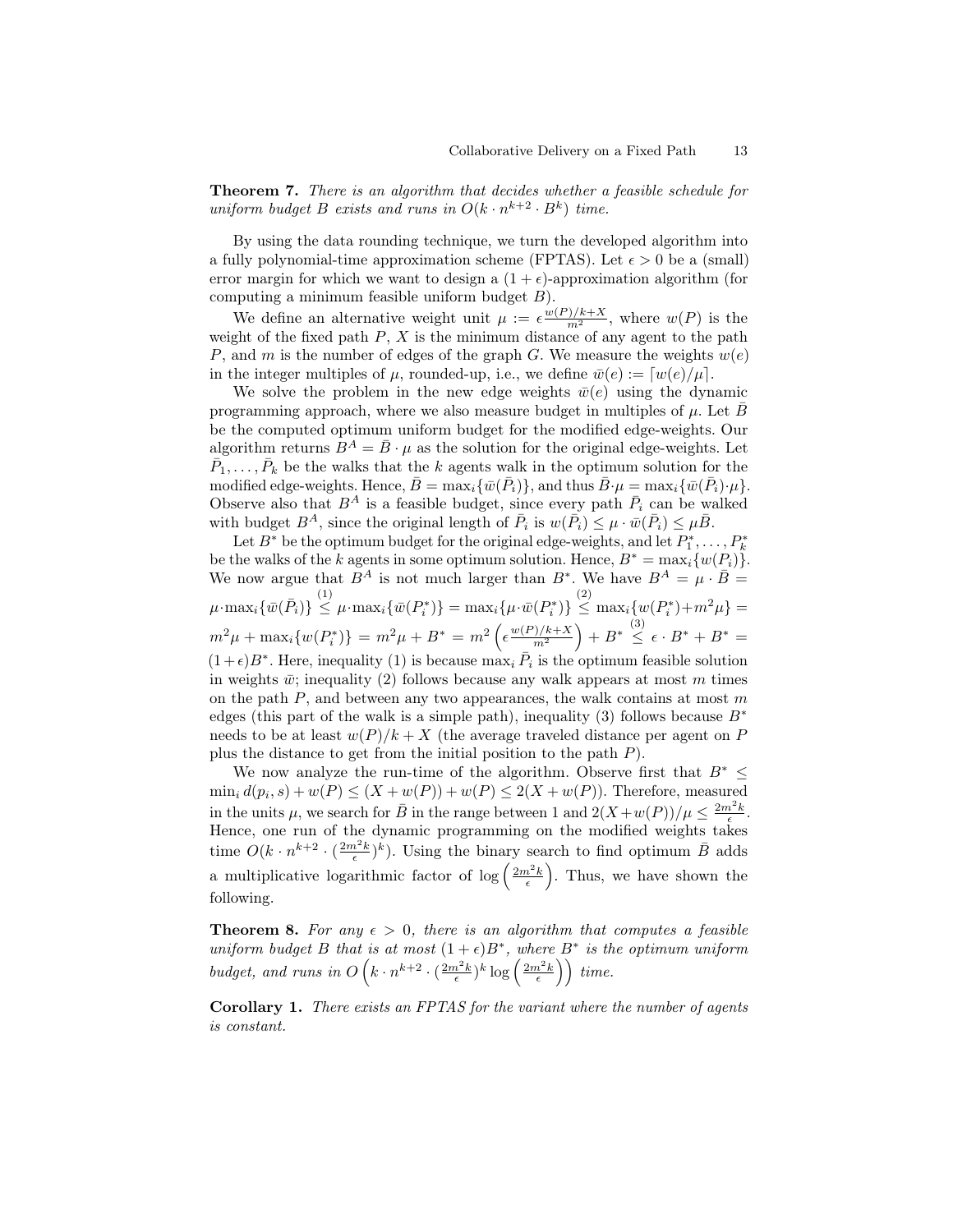## 6 Conclusions

The problem of collectively delivering a package by mobile agents is a difficult problem even when the path for moving the package is given in advance. However, for the case of single pickup per agent, we were able to find better approximation algorithms for the fixed path version of collaborative delivery. These results leave many open questions: how to reduce the gap between the upper and lower bounds for the various versions of the problem? How to extend the results to agents with *non-uniform* budgets and find resource-augmented algorithms for fixed path delivery? Finally, what is the effect of restricting package handovers to nodes only and not anywhere inside the edges.

## References

- 1. Julian Anaya, Jérémie Chalopin, Jurek Czyzowicz, Arnaud Labourel, Andrzej Pelc, and Yann Vaxès. Convergecast and broadcast by power-aware mobile agents. Algorithmica, 74(1):117–155, 2016.
- 2. Baruch Awerbuch, Margrit Betke, Ronald L. Rivest, and Mona Singh. Piecemeal graph exploration by a mobile robot. Information and Computation, 152(2):155–172, 1999.
- 3. Evangelos Bampas, Jérémie Chalopin, Shantanu Das, Jan Hackfeld, and Christina Karousatou. Maximal exploration of trees with energy-constrained agents. CoRR, abs/1802.06636, 2018.
- 4. Evangelos Bampas, Shantanu Das, Dariusz Dereniowski, and Christina Karousatou. Collaborative delivery by energy-sharing low-power mobile robots. In 13th International Symposium on Algorithms and Experiments for Wireless Sensor Networks  $(ALGOSENSORS)$ , pages 1-12, 2017.
- 5. Andreas Bärtschi, Jérémie Chalopin, Shantanu Das, Yann Disser, Barbara Geissmann, Daniel Graf, Arnaud Labourel, and Matús Mihalák. Collaborative delivery with energy-constrained mobile robots. Theoretical Computer Science, 2017.
- 6. Andreas Bärtschi, Jérémie Chalopin, Shantanu Das, Yann Disser, Daniel Graf, Jan Hackfeld, and Paolo Penna. Energy-efficient delivery by heterogeneous mobile agents. In 34th Symposium on Theoretical Aspects of Computer Science (STACS), pages 10:1–10:14, 2017.
- 7. Andreas Bärtschi, Daniel Graf, and Matús Mihalák. Collective Fast Delivery by Energy-Efficient Agents. In 43rd International Symposium on Mathematical Foundations of Computer Science (MFCS 2018), volume 117 of Leibniz International Proceedings in Informatics (LIPIcs), pages 56:1–56:16, 2018.
- 8. Andreas Bärtschi, Daniel Graf, and Paolo Penna. Truthful Mechanisms for Delivery with Agents. In 17th Workshop on Algorithmic Approaches for Transportation Modelling, Optimization, and Systems (ATMOS 2017), volume 59 of OpenAccess Series in Informatics (OASIcs), pages 2:1–2:17, 2017.
- 9. Margrit Betke, Ronald L. Rivest, and Mona Singh. Piecemeal learning of an unknown environment. Machine Learning, 18(2):231–254, 1995.
- 10. Davide Bilò, Yann Disser, Luciano Gualà, Matúš Mihalák, Guido Proietti, and Peter Widmayer. Polygon-constrained motion planning problems. In 9th International Symposium on Algorithms and Experiments for Sensor Systems, Wireless Networks and Distributed Robotics ALGOSENSORS'13, pages 67–82, 2013.